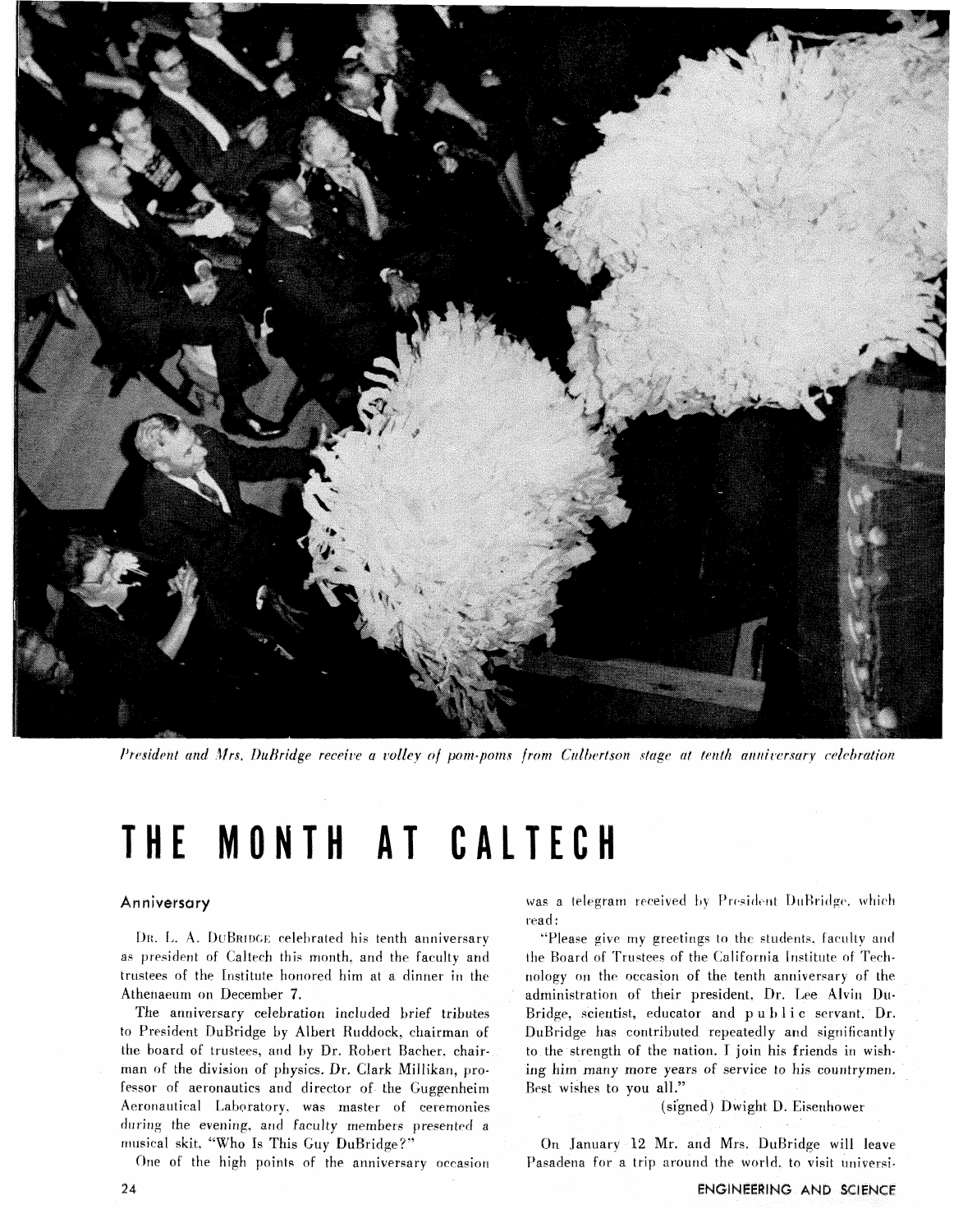ties, engineering schools and scientific research centers under the auspices of the Ford Foundation.

The chief purpose of the trip is to exchange ideas with scientists and educators, principally in the countries of Southeast Asia, and to report to the Ford Foundation on the various activities in which they are interested or are supporting:

After brief stops in Honolulu and Manila, the Du-Bridges will spend about ten days in Indonesia, then ten days in Burma, slightly over three weeks in India. and two weeks in West Pakistan. The visits to the Middle Eastern countries will be determined by conditions which exist there at the time of their arrival. It is expected, however, that they will spend two days in Teheran, a few days in Beirut, Lebanon, and several days in Istanbul. From that point on, their trip will be occupied by vacation and sightseeing in Greece and Italy. They will return home on the Queen Mary, leaving Cherbourg on April 18, and will be back in Pasadena on April 25.

## New Appointments

WILLIAM H. CORCORAN, associate professor of chemical engineering, and NORMAN H. DAVIDSON, associate professor of chemistry, have now received appointments as professors at the Institute.

Dr. Corcoran, whose appointment will become effective on January 1, has been on the Institute staff since 1953. He received his BS from Caltech in 1941 and his MS in 1942, then joined the research staff of the Cutter Laboratories in Berkeley. In 1943 he returned to Caltech to serve as development engineer on the rocket development program. After the war he resumed his graduate studies at the Institute, and was awarded a National Research Council fellowship. In 1948 he was one of the first men to receive a PhD degree with a major in chemi-



Mutual congratulation society—Elliott Davis, who wrote music for anniversary skit, and the DuBridges.

cal engineering. From 1948 until he joined the Caltech faculty in 1953, he served as head of the Cutter Laboratories' technical development division.

Dr. Davidson has been a member of the Caltech faculty since 1946. He was graduated from the University of Chicago in 1937, then spent two years at Oxford, as a Rhodes Scholar. He received a BSc at Oxford in 1938. and a PhD degree from the University of Chicago in 1941. He worked on the uranium separation project at Columbia University, then served as an instructor at the Illinois Institute of Technology before joining the staff of the University of Chicago plutonium project, where he remained until 1945. From 1945 to 1946 he worked at the RCA Laboratories in Princeton, N.J., on electron microscope research and studies of electron diffraction by solids.



Faculty members and wives serenade the president on his tenth anniversary, during musical skit, "Who Is This Guy DuBridge?"